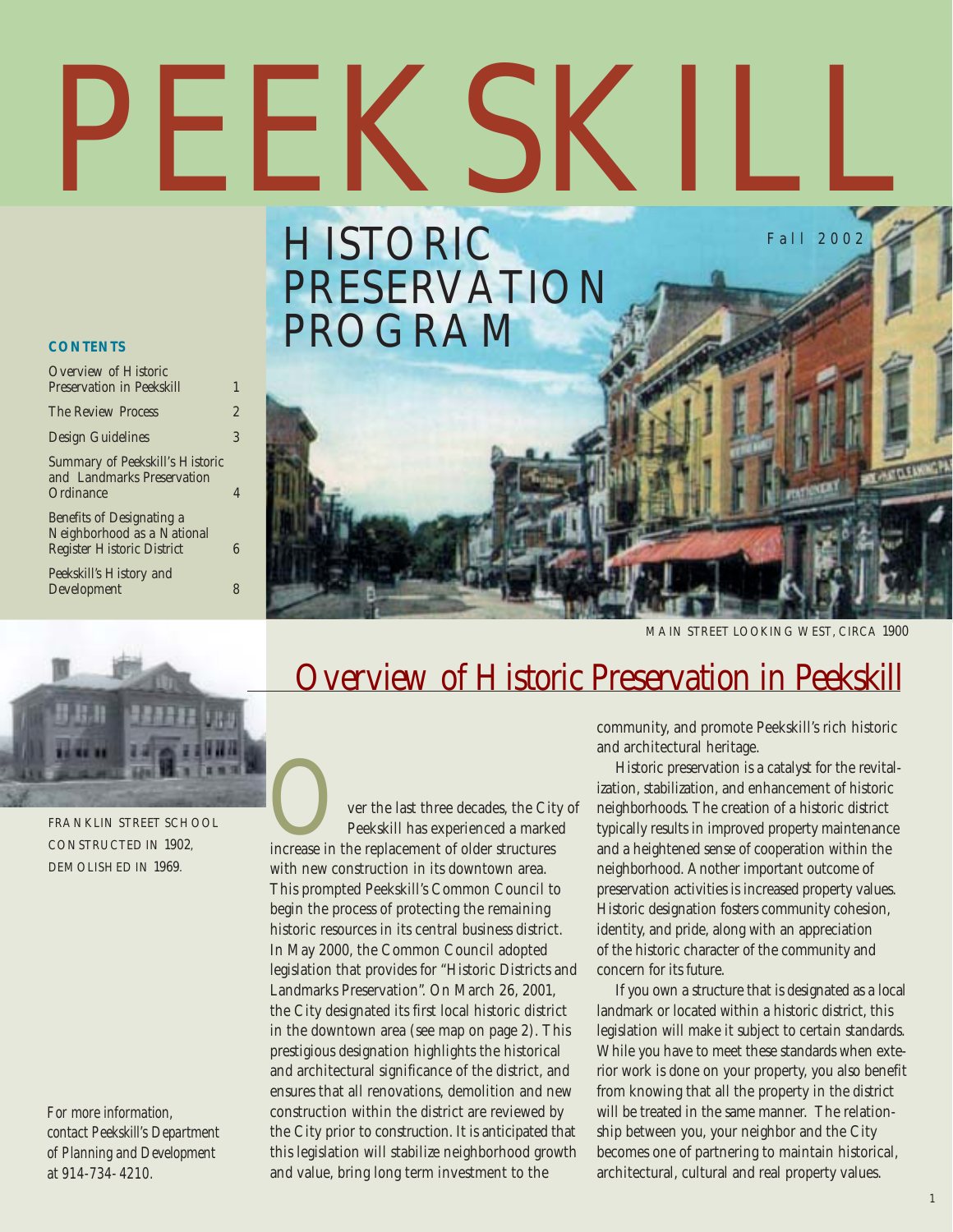

VISITORS ARE GREETED WITH "WELCOME TO HISTORIC PEEKSKILL" SIGNS AT THE ENTRANCES TO THE CITY.



A HISTORIC HOME IN THE DOWNTOWN HISTORIC DISTRICT: THE MCGURTY HOUSE AT 136 UNION AVENUE, BUILT IN 1885.

## The Review Process

A TYPICAL STOREFRONT LOCATED IN DOWNTOWN PEEKSKILL, SHOWING IMPORTANT HISTORIC ELEMENTS THAT SHOULD BE MAINTAINED.

If a property owner or tenant plans to undertake any alterations or additions to the exterior of his property in the historic undertake any alterations or additions district or to a local landmark (including the installation of signs, awnings, fences, etc.), the historic ordinance requires that plans be submitted to the City for review by the Historic and Landmarks Preservation Board. No HLPB review is required for interior alterations, except if they affect the exterior appearance of the structure. An application for a Certificate of Appropriateness (COA) can be obtained by calling the Department of Planning and Development in City Hall.

(Information is also available on the City's web site, www.ci.peekskill.ny.us). The application lists the information that is required for HLPB review. Incomplete forms and missing information will delay the review process. There is a minimal application fee.

Applications for a COA should be submitted to the Department of Planning and Development approximately three weeks prior to the scheduled HLPB meeting.

The HLPB's review will be based upon the Historic District's *Design Guidelines*, which are available in City Hall. Applicants will always be notified of the date and place of the HLPB meeting, so that they can attend and be an active part of the process.

After reviewing the proposed project, the HLPB will render its decision as to the appropriateness of the work and its conformity to the *Design Guidelines*. If the HLPB

> finds that the proposed work meets the *Guidelines*, a COA will be issued and the project can proceed accordingly.

hospit (Near)

Drift in and cell **KIDE TEMP** 

**ROESD BER** 

Will IsBay nahran

The COA is the Board's official approval of an application and gives the Building Inspector permission to issue a Building Permit if all of

the other approvals are in place. A building permit must be issued within one year of the date of the COA approval; otherwise the COA expires. The Building Inspector will verify that construction follows approved plans. It is critical that the work is performed as approved. Any deviations from the approved plans must be reapproved; otherwise you may be required to remove unauthorized work. The flowchart shown here illustrates the typical review process.

The flowchart below is provided to illustrate the process associated with securing approvals to undertake exterior rehabilitation of properties within the Downtown Peekskill Local Historic District. Owners and their agents are urged to contact the Department of Planning and Development or the Building Department prior to making any commitments, ordering materials, or beginning work.





CIAL INFILL ALONG SOUTH STREET. THE NEWLY CONSTRUCTED ART LOFTS BLEND IN NICELY WITH THE HISTORIC

STREETSCAPE.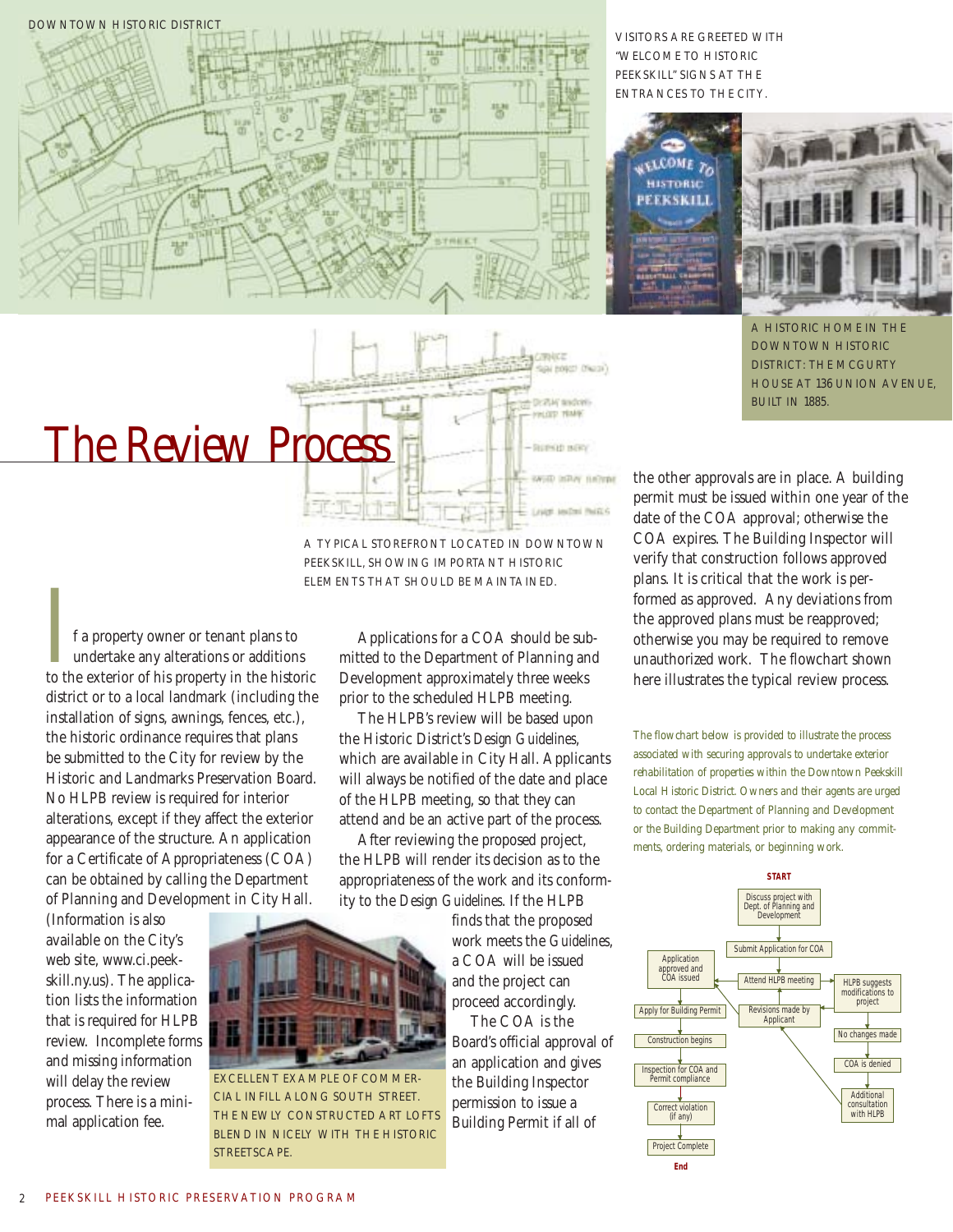## Design Guidelines

Peekskill's Common Council adopted<br>Design Guidelines for the downtown<br>Historic District. The purpose of these Design Guidelines for the downtown guidelines is twofold:

**1.** To provide City officials, property owners, renters, architects, and contractors a manual by which to gauge what the HLPB will consider "appropriate" to the District.



RECENTLY PUBLISHED "DESIGN GUIDELINES" FOR THE DOWNTOWN LOCAL HISTORIC DISTRICT CAN BE VIEWED AT THE FIELD LIBRARY OR OBTAINED IN CITY HALL.

**2.** To provide the HLPB with standards to follow in the review process in order to establish an objective basis for decisionmaking.

Design Guidelines define the significant elements of building appearance and setting within the historic district, and establish standards for preserving and enhancing those elements. Included in the guidelines is a description of the major architectural styles found in Peekskill's historic district. This identifies the features that give a building its historic character, and these features should be preserved in rehabilitation and maintenance projects.

Design Guidelines can help avoid hasty or misinformed alterations of historic architecture by offering preferred options for dealing with significant architectural



MAIN STREET LOOKING EAST, ABOUT 1900.

features and by specifying precise treatments for solving common maintenance-related issues. Most importantly, however, is that property owners and tenants in the Downtown Historic District must be familiar with the Design Guidelines if they intend to make physical changes to the exterior of their properties.

The HLPB always welcomes questions relating to exterior improvement, restoration, and sensitive rehabilitation of properties in the Historic District or to a local landmark. Before making any exterior alterations, owners, tenants, or contractors must consult with the HLPB and obtain all necessary permits.

*Please call the Peekskill Department of Planning and Development at 914-734-4210 before submitting your application, ordering materials, or starting work.*

## WHEN IS A CERTIFICATE OF APPROPRIATENESS REQUIRED?

ny treatment that affects the exterior of a landmark building or property in the historic district (including new construction and demolition) requires the approval of the HLPB before the work begins. This includes the modification of nearly every aspect of the property and building exterior, including modifications to windows, doors, roofs, porches, the installa-



MAIN STREET LOOKING EAST TOWARD DIVISION STREET AS IT APPEARS TODAY.

tion of siding, storefront remodeling, painting, fences, signage, awnings, etc. The Commission reviews only those changes that are proposed by the applicant and that affect the exterior of the building or property. If you are simply repairing something with the same material that is currently on your building or repainting in exactly the same color, no review is required. If a feature is being replaced in its entirety, even with the same materials, you must apply for a COA. If you are unsure what needs to be reviewed, it's better to call the City before you order materials or begin work.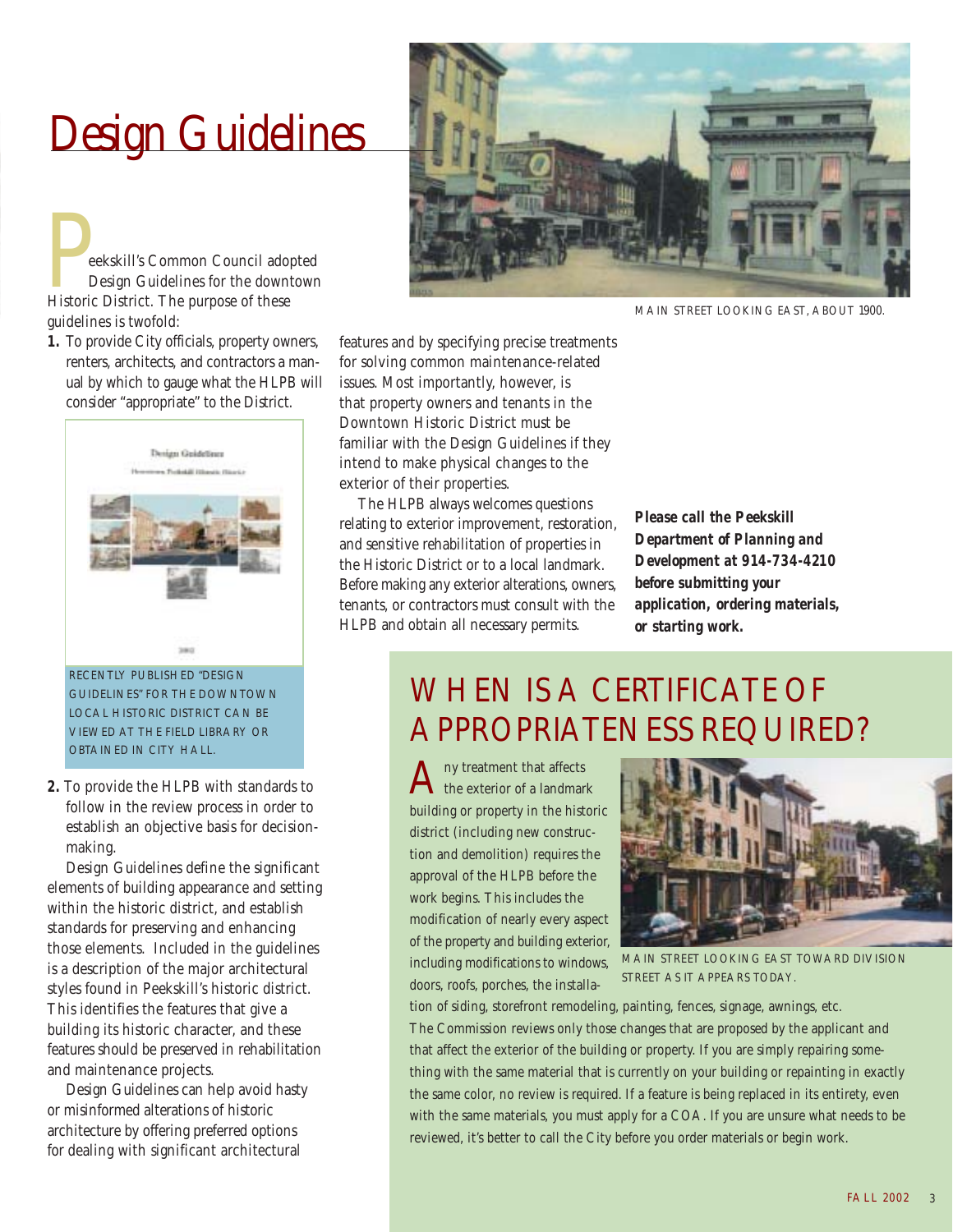## Summary of Peekskill's Historic and Landmarks Preservation Ordinance

#### I.**PURPOSE OF THE HISTORIC PRESERVATION ORDINANCE:**

**The Peekskill Common Council has determined that it is desirable to designate local historic districts and landmarks for the following public purposes:**

- To protect districts and landmarks associated with the growth and development of the City, State and Nation. These districts and landmarks provide enjoyment and educational benefit by highlighting Peekskill's past.
- To preserve the architectural, artistic, technological and cultural elements of the City's past that cannot be replaced.
- To stabilize and improve property values and promote reuse of historic districts and landmarks.
- To enhance the City's tourist attractions.
- To foster civic pride in historic elements that give Peekskill its unique character.
- To foster economic growth through preservation of historic districts and landmarks.
- To protect against the demolition of historic landmarks and the inappropriateness of exterior design that adversely affects the desirability of the surrounding area.

#### **DUTIES OF THE HISTORIC AND LANDMARKS PRESERVATION BOARD (HLPB):**

**The HLPB consists of seven members, all City residents, appointed by the Common Council for three-year terms. Meetings are generally held once per month. Duties of the HLPB are as follows:**

- Make recommendations to the Common Council on nomination of areas and buildings as landmarks or districts.
- Issue or deny Certificates of



EXAMPLE OF A HISTORIC MARKER AWARDED TO VARIOUS BUILDINGS MAINTAINED THEIR HISTORICAL AND

Appropriateness for buildings in local historic districts or for local landmarks.

- Maintain listings of historic buildings and districts in Peekskill.
- Formulate and recommend design guidelines to be adopted by Common Council.
- Establish a system of markers for historically and architecturally significant buildings and districts.
- Prepare and publish maps and brochures about the City's historic and architectural resources.
- Advise the Common Council, Planning Commission, and other boards and departments about historically and architecturally significant sites and buildings.
- Promote education about historic landmarks and districts.
- Enlist assistance and cooperation from other public and private agencies concerned with historic buildings and districts.
- Advise owners of historic buildings on preservation issues.
- Advise Common Council of preservation grants available to the City.
- $\bullet~$  File an annual report with the Common Council.

## **III.** DESIGNATION OF LOCAL<br> **HISTORIC DISTRICTS AND LANDMARKS:**

**HLPB recommends to the Common Council the designation of a building as a local landmark if it has one or more of the following characteristics:**

- Is associated with persons or events of historic significance to the City, region, State or Nation;
- Is illustrative of historic growth of the City, region, state or nation;
- Has distinctive characteristics of an architectural type, period, or method of construction;
- $\bullet$  Is the work of a designer who has influenced an age;
- Contains unique architectural, archaeological, or artistic qualities; or
- Is on the National Register of Historic Places.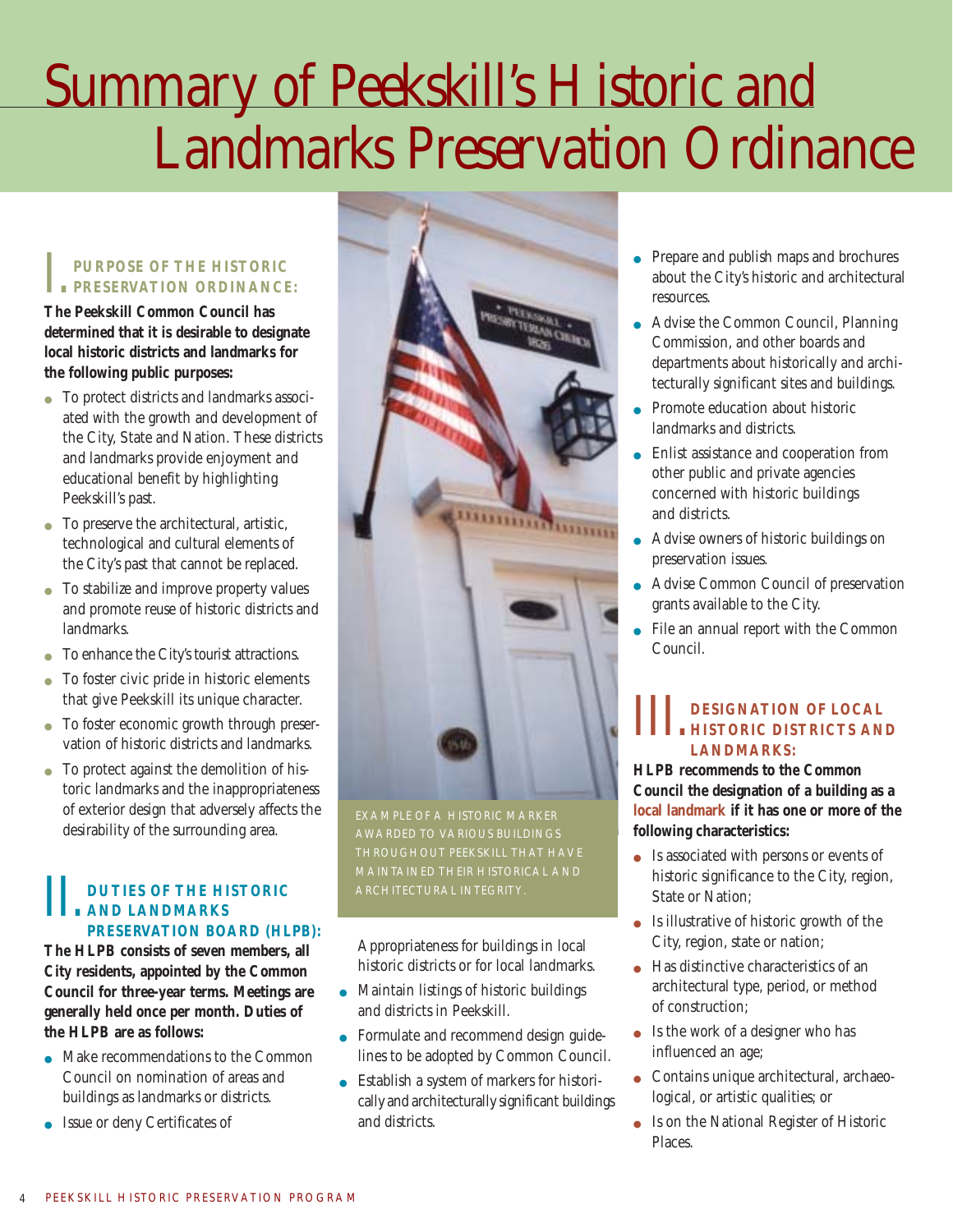THE REHABILITATED PARAMOUNT CENTER FOR THE ARTS ON BROWN STREET IS ACTIVELY USED BY THE COMMUNITY, AND THE PARAMOUNT EAST IS SLATED FOR RENOVATION INTO A PRODUCTIVE NEW USE.



**HLPB recommends to the Common Council the designation of an area of the City as a local historic district if it has the following characteristics:**

- The area has special historic value because it contains properties that meet the criteria for landmark designation, and
- The area represents a style or period of architecture typical of a past era, and
- The area is a distinct portion of the City, **or**
- The area is on the State or National Register of Historic Places.

#### **A written proposal for the designation of a building as a local landmark may be submitted by any person to the HLPB, and must include the following:**

- Description of the architectural style, period and historic significance of the building.
- Statement of how the building fulfills the characteristics of a "landmark", as outlined above.
- Exterior photographs and a site map that illustrate these characteristics.
- Name and address of property owner(s), including section, block and lot numbers.
- Name, address and phone number of person submitting the proposal and who is being represented.

#### **A written proposal to designate an area as a local historic district may be submitted by any person to the HLPB, and must include the following:**

- Statement of the physical elements of the area that warrant a historic district, and a description of all buildings within the proposed district, noting type, architectural style, and period of construction.
- Statement of how the area fulfills the characteristics of a historic district, as outlined above.
- Map showing the boundaries of the proposed district, and the locations of buildings therein.
- Justification of proposed district boundaries.
- Exterior photographs of buildings in proposed district.
- Name and address (with section, block and lot number) of every property owner within the district.
- Name, address and phone number of person submitting proposal and who is being represented.

#### **Procedure for the designation (or recission) of historic districts and landmarks:**

- A written proposal is submitted to the HLPB, as outlined above.
- If the HLRB recommends designation of the landmark or district, it forwards a report of its findings to the Common Council.
- The Common Council refers the HLPB report to the Planning Commission to determine the designation's compatibility with the City's Comprehensive Plan and Waterfront Plan.
- The Common Council holds a public hearing on the proposed designation and then renders the final decision on designation.

## IV.**CERTIFICATES OF APPROPRIATENESS (COA):**

- Once a historic district or a landmark has been locally designated, a property owner or tenant must apply for a COA for the following:
	- Any material change to the exterior of a local landmark or to the exterior of a building in a local historic district.
	- Any new construction or demolition in a local historic district or on the site of a local landmark.
- A COA application and supporting material must be submitted with a nominal

application fee. The HLPB makes its decision based on the City's adopted Design Guidelines and the Secretary of the Interior's Standards for Rehabilitation. Any alteration or new construction must be compatible with the building's historic character and with the district in which it is located.

- The HLPB can issue a COA with conditions. It is unlawful to deviate from approved plans and conditions of approval.
- If a COA has been approved, any other permit or approval must be consistent with the COA. If the application is denied, then the applicant can apply to the HLPB for relief if he/she feels that it is an economic hardship to comply. The applicant will be asked to provide documentation to support the hardship. If relief is denied, the applicant can appeal to the Zoning Board of Appeals.
- Ordinary maintenance and repair of a building is allowed without a COA, as long as it does not involve a change in design, texture, material, color or outward appearance. The owner shall not permit his property to fall into a serious state of disrepair resulting in the deterioration of any exterior architectural feature.
- If work performed is not in compliance with a COA, the HLPB can require the applicant to restore the building to its appearance prior to the violation.
- In a historic district or for a local landmark, all signs are reviewed by the HLPB for location, size, color, lettering, graphics, materials, and attachment method. A COA application must be submitted for all signage in the local historic district or for a local landmark.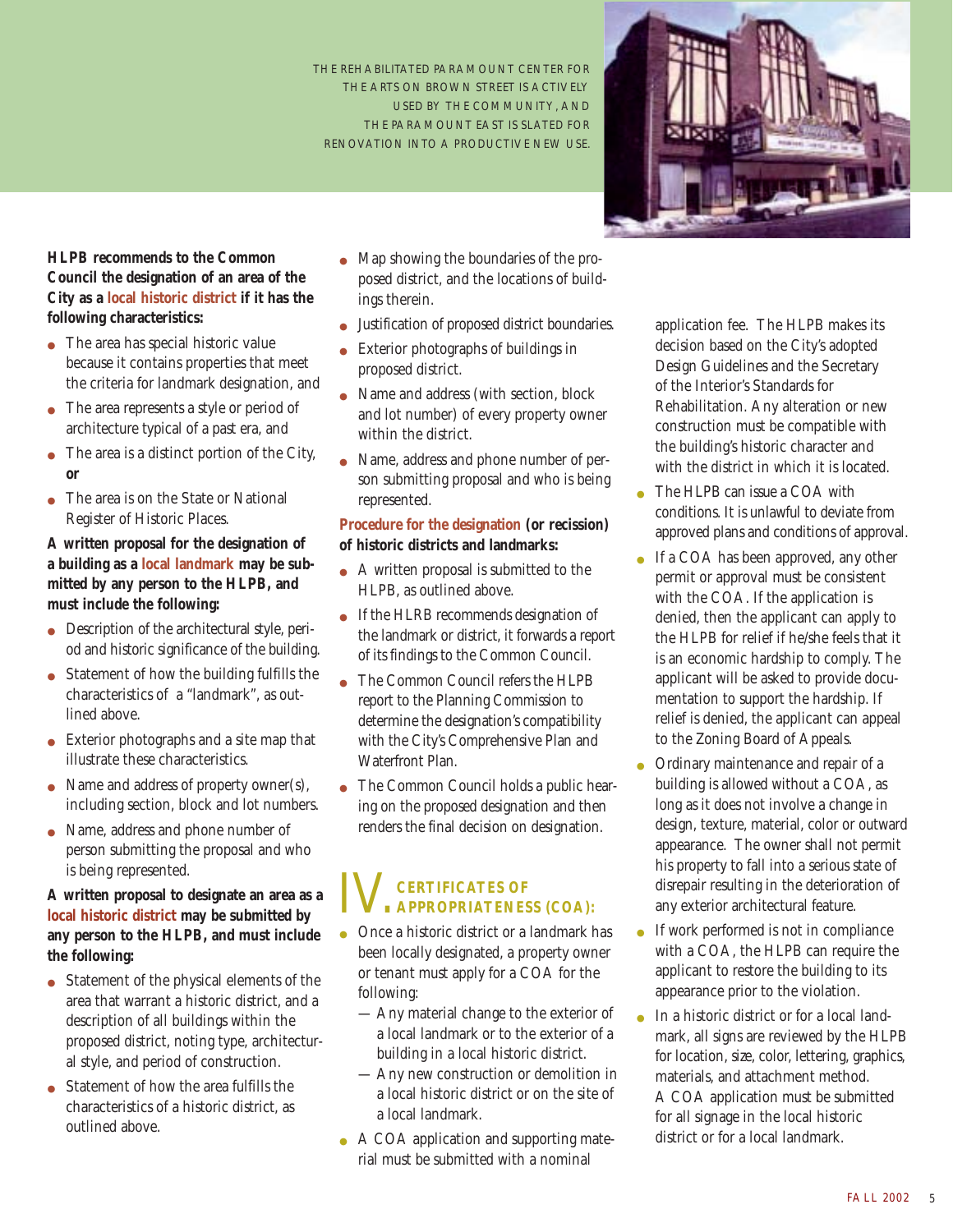## Benefits of Designating a Neighborhood as a National Register Historic District

THIS PROPERTY HAS BEEN



EXAMPLE OF A PRESERVED DOWNTOWN STREETSCAPE IN A NATIONAL REGISTER HISTORIC DISTRICT.

The City of Peekskill has several ings (see list on page 7). Designation National Register landmark buildas a National Register landmark or district differs from local designation in several important ways. Only properties in the local historic district are subject to review by the Historic and Landmarks Preservation Board. No review is required in a National Register district, and the benefits are as follows:

- Owners of private property in a National Register Historic District are free to maintain, alter, demolish, or dispose of their property as they choose. There are no new restrictions imposed on this type of historic district.
- Property owners are eligible for the Federal Historic Preservation Tax Incentives Program. This allows an owner of income-producing property to deduct (from federal income taxes) 10 –20% of the cost to rehabilitation the building. (For detailed information on the tax incentives program, log on to **www2.cr.nps.gov/tps/tax/**).
- National Register designation is an effective marketing tool for tourism; it is useful in educating the community about its history and development; and it ensures that the district is considered in the planning of federally funded projects.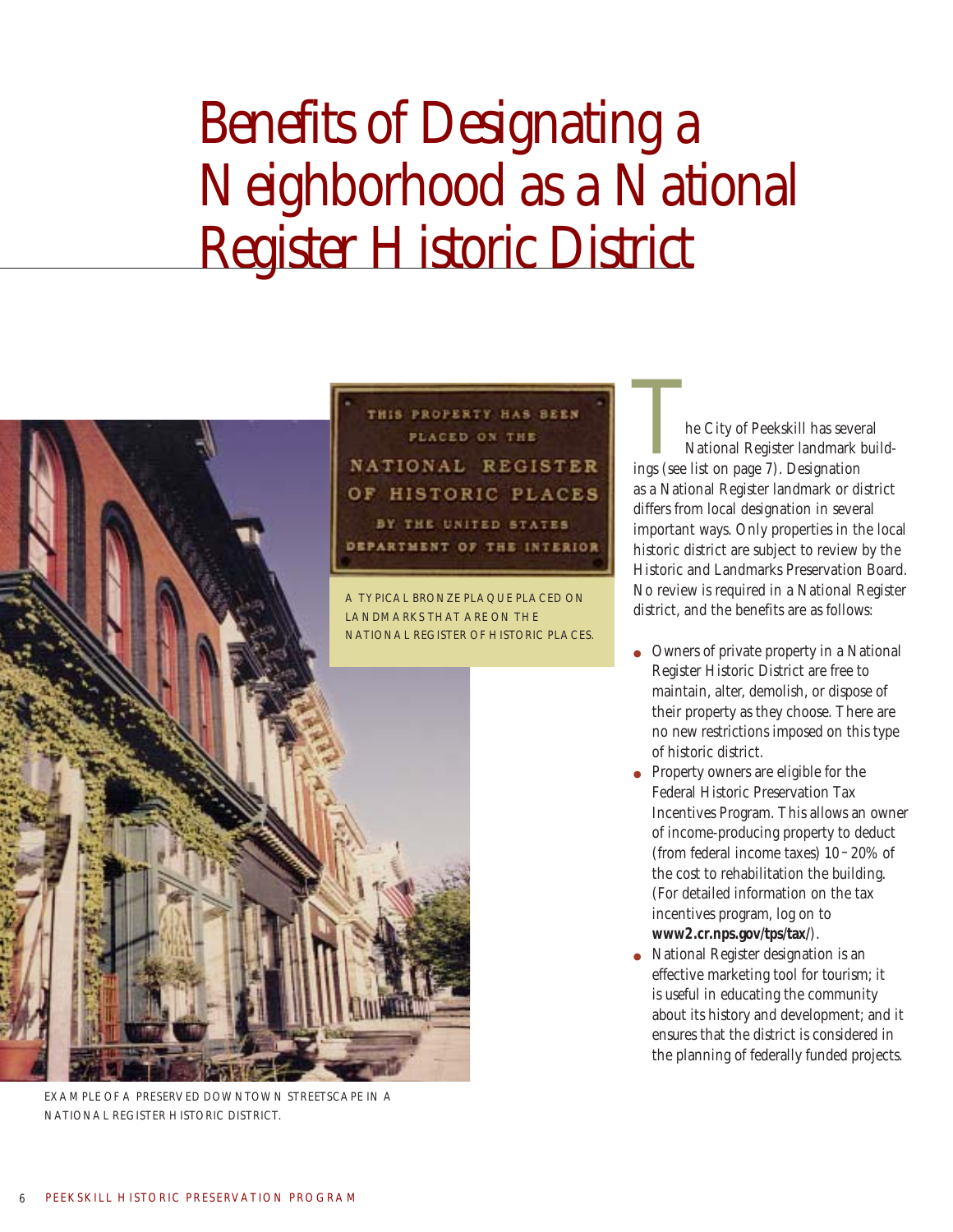- No additional regulations are imposed upon government-funded projects. All eligible buildings that use public money are reviewed by SHPO in any case, whether or not they are in a National Register district. This program imposes no additional costs on the local government.
- Publicly owned National Register structures are eligible for federal matching grants for rehabilitation work on an annual basis.
- Rehabilitation of historic buildings creates jobs, provides new locations for businesses, increases patronage for existing businesses, improves the local tax base, and enhances the quality of life within a community.
- Rehabilitation enhances property values, resulting in augmented revenues for local and state government through increased property, business and income taxes.
- A downtown National Register district in Peekskill would give added prestige and visibility to the existing local historic district. It compliments the growth of the Artists' District, and gives the property owners an added incentive to improve the appearance of their storefronts with the federal tax incentives program.
- The existing local district regulations protect the appearance of the downtown; the National Register designation would provide the financial incentives to enhance that appearance.
- National Register properties receive priority consideration when federal and state agencies lease office space.
- Property owners have no obligation to open their properties to the public.
- A bronze plaque bearing the name of the landmark and attesting to its national significance can be purchased and erected by the property owner, adding prestige and historic value to the property.



THE STANDARD HOUSE ON HUDSON AVENUE IS BOTH A LOCAL AND NATIONAL REGISTER LANDMARK.

eekskill properties currently listed on the National Register of Historic Places include the following:

- **1.** Drum Hill School on Ringgold Street, listed on 12/31/79.
- **2.** Beecher-McFadden Estate off East Main Street, listed on 11/2/87.
- **3.** Peekskill Post Office on South Street, listed on 5/11/89.
- **4.** Villa Loretto on Crompond Road, listed on 6/2/89.
- **5.** Standard House on Hudson Avenue, listed on 11/24/00. (Also a local historic landmark)
- **6.** Thomas Nelson House on Seymour Lane, listed on 8/20/01.
- **7.** Peekskill Presbyterian Church on South Street, listing expected 2002.

Note: In 2003, the City expects to apply to the State Historic Preservation Office for nomination of the downtown as a National Register district.

If a property owner of a historically significant building or owners in a historic neighborhood are interested in a National Register nomination, please contact the State Historic Preservation Office at **518-237-8643.**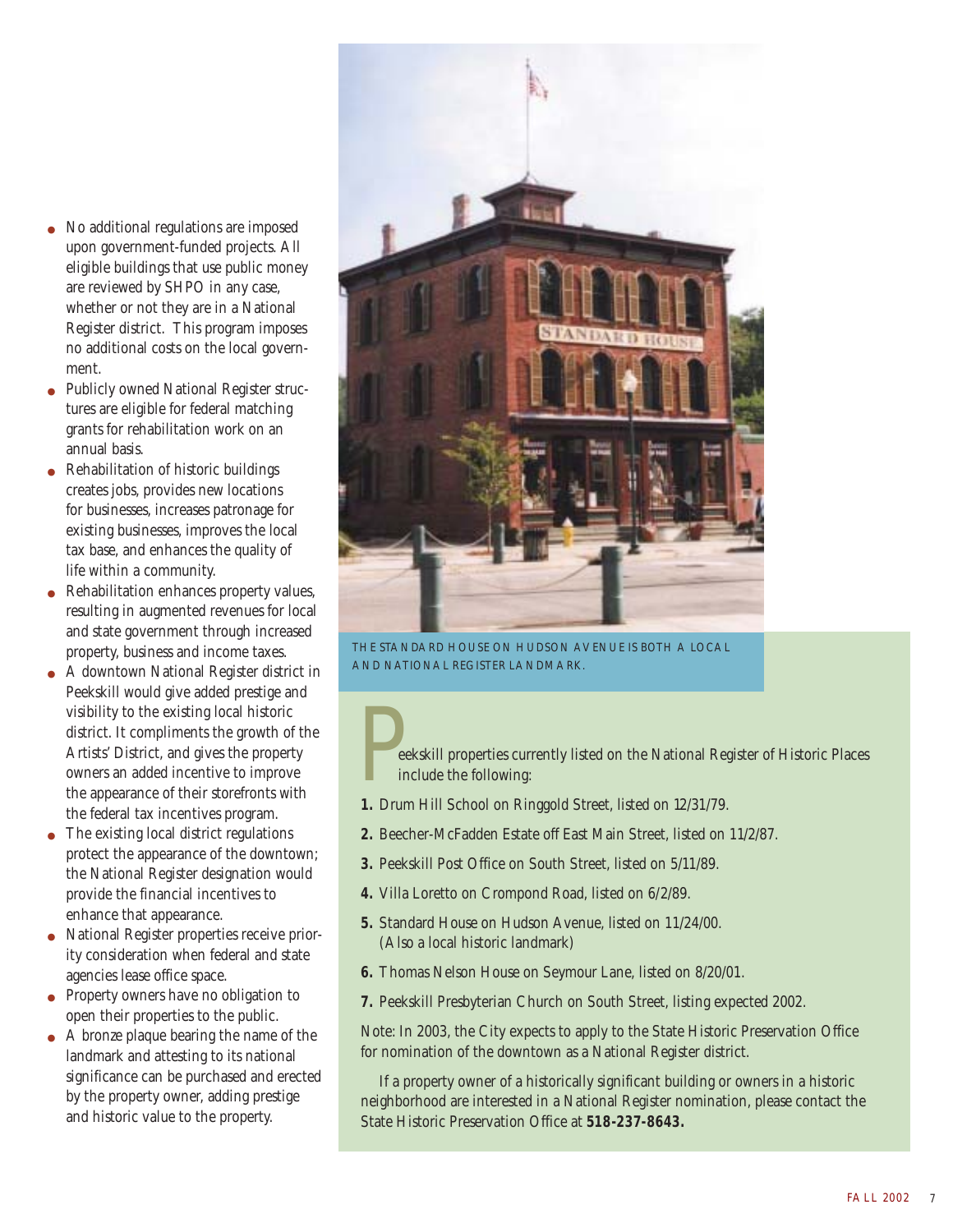## Peekskill's History and **Development**

### European Discovery and Settlement

Peekskill was recognized by sailors in Hudson River. Henry Hudson, the English the 1600s as a distinct locale on the sea captain and explorer, sailed the river in the Fall of 1609 onboard the Dutch ship *Half Moon*. This voyage of exploration began Holland and England's land claims to the Hudson River Valley.

The first recorded white person to set foot on this territory was Jan Peeck, a resident of New Amsterdam (New York City). On numerous sloop journeys to this region around 1640, Peeck exchanged various manufactured items with native tribal people located along Peekskill Bay. These Mohican Indians identified this locale as "Sackhoes".

The Peekskill region, specifically what is now Annsville, was first identified by European immigrants as "Peeck's Kill". The name Peeck (Peak, or Peek) was combined with the Dutch word for creek (kill or kil) and the area was known to the Dutch as "Jan Peeck's Kill" and to the English as "John Peak's Creek".

Peek's Kill was identified as a distinct geographical location in 1643, when products were officially transferred from the Europeans to the native tribe. These items included brass kettles, fish hooks, knives, swords, muskets, lead, bullet molds, gun powder, pistols, needles, axes, hoes, tobacco pipes, rum, beer and tobacco. The deed transfer of land for these items was the Ryck's Patent, signed by the chiefs and the English Governor in 1685. In return, six New Amsterdam residents representing three families (DeKey, Abramson and

**RESIDENT** 

**ATTORNING** 

Harche) were given title to 1,800 acres. An additional 1,500 acres of territory was added to Peekskill with a land grant given to Hugh Magregere in 1691 by the King of England. McGregory's Brook marks the boundary line of that real estate transaction.

The initial growth of the community was slow. In 1712, only 32 people made their homes in the area known as Ryck's Patent, but within twenty years portions of that tract were sold off for residential and commercial development. The Post Road brought tavern keepers, boat builders, blacksmiths, carpenters, and farmers. Among the new arrivals in that era were Daniel Birdsall, Nathanial Brown, Joseph Travis, and Isaac Conklin. Other early settlers in Peekskill before the Revolutionary War were the Horton, Depew, Weeks, Lent, Cronkite, Johnson, Hall and Hawes families. Their primary activities were agriculture, river transport, and manufacturing.

Early in its history, Peekskill prospered as a manufacturing and shipping community. Peekskill's maritime heritage developed chiefly because the east bank of the Hudson River widens considerably at the inlet that became known as Peekskill Bay. Writing in 1952, Chester A. Smith described Peekskill Bay as follows:

PEEKSKILL BAY AND THE HUDSON RIVERFRONT CIRCA 1900. PIERS AND FACTORIES COVERED THE ENTIRE AREA.

8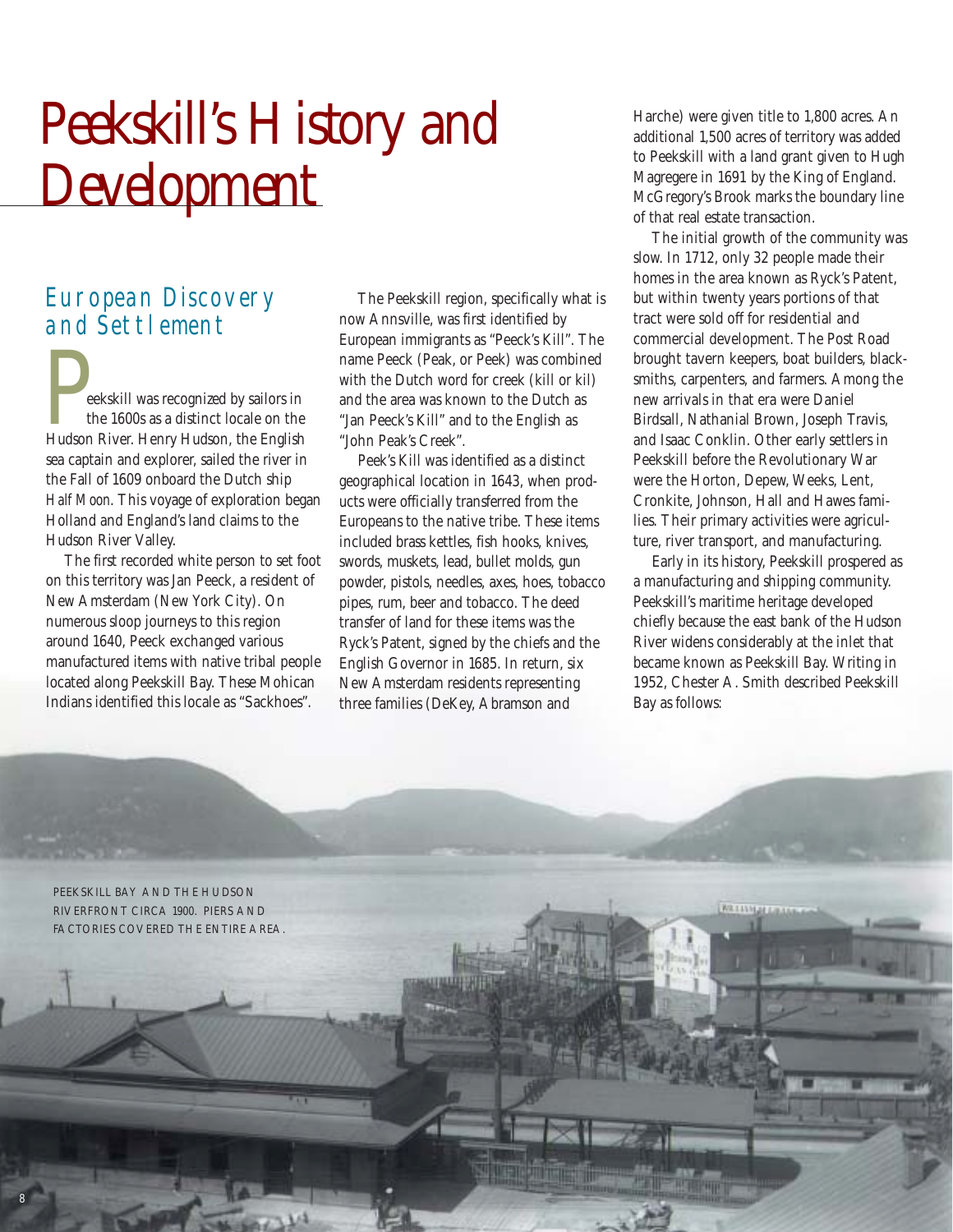

THE TROLLEY LINE ON SOUTH STREET (A.K.A. QUEEN'S HIGHWAY OR POST ROAD) LOOKING EAST TOWARD DIVISION STREET, CIRCA 1900.

*"…its shallow depth bordered by a stretch of level land made possible the construction of wharfs and docks, with the resulting building of sloops and schooners which plied between Peekskill and New York… This gave Peekskill an outlet to the outside world…"*

— Smith, Chester A., Peekskill, A Pictorial History of the City from 1654 to 1952 (The Friendly Town Assoc, 1952, p. 21.)

Annsville Creek and McGregory Brook were recognized as ideal locations for using water transport and waterpower. Sawmills and grinding mills were located on these streams, convenient to river shipping. Industrial processes were set up to turn wheat and corn into flour, tallow into candles, leather into shoes, and rags into paper. Docks and wharves allowed sloops and other vessels to carry flour, leather and manufactured material to other locations while importing necessary supplies.

Another contributing factor in the growth and development of Peekskill was the construction of the "Queen's Highway", built early in the eighteenth century from New York City to Albany, passing through Peekskill. Known also as the Post Road because of the post (mail) riders who frequented it, the highway entered Peekskill near the railroad bridge at Buchanan, followed Lower South Street to North Division Street, through Van Cortlandtville and northward. The stagecoach first appeared on the local highways in 1785, and by 1800 scheduled runs began.

The Hudson River Railroad reached Peekskill in 1849, and was eventually headed by Chauncey Depew, a prominent Peekskill citizen whose house at 660 Main Street still stands. The 1874 passenger depot continues to serve commuters on a daily basis.

### Peekskill during the War of Independence

Peekskill was a significant Revolutionary War military base, and it was used intermittently as the Hudson Valley Headquarters from 1776 through 1782. General Washington established Peekskill as the regional command center for the Hudson Valley following a personal inspection tour in November 1776, after the battle at White Plains. Officers used the former Birdsall House at the corner of Division and North (now Main Street) as their headquarters.

Peekskill was important for its hilly defensive location, its view of the bay, and its industries devoted to military purposes. The overlook, now identified as "Fort Hill", was the site of five large barracks and two redoubts. An average of 1,000 Continental soldiers were stationed here at Camp Peekskill on and off throughout the eight year war.

The Americans established a series of river fortifications along the Highlands, and these forts were garrisoned by soldiers mostly from Camp Peekskill. The local group of Continental soldiers was commanded by Colonel Philip Van Cortlandt. This unit saw action in the battles of Saratoga in 1777 and Yorktown in 1781.

By 1777 Peekskill was an important and vulnerable military location in the Hudson Valley. Arriving with a warship and several support vessels, 500 British infantry bombarded the Peekskill camp with artillery in the early springtime of 1777. Barracks, mills, and war supplies were destroyed. Another enemy attack force arrived at the Hudson Highlands in the Fall of 1777. Due to its vulnerability of attack from the Hudson River, Peekskill was replaced in its role as regional command center by the West Point garrison in the Spring of 1778.

Events surrounding the Benedict Arnold conspiracy in 1780 were significant in Peekskill's history. General Arnold had received the official command of West Point from General Washington while both were present at the Birdsall house. When Arnold secretly planned to consult with British officer John Andre on a conspiracy mission, Andre's British warship was attacked. The mission was foiled by John Peterson and Moses Sherwood from Croton Point, and Peekskill's John Paulding interrogated and captured John Andre, the British spy, at Tarrytown. The cannon believed to have been involved in the attack is now on the lawn of the Peekskill Museum.



THE FRONT LAWN OF THE PEEKSKILL MUSEUM DISPLAYS THE CANNON BELIEVED TO HAVE BEEN USED TO FOIL BENEDICT ARNOLD'S CONSPIRACY MISSION DURING THE REVOLUTIONARY WAR.

*(Continued on Page 10)*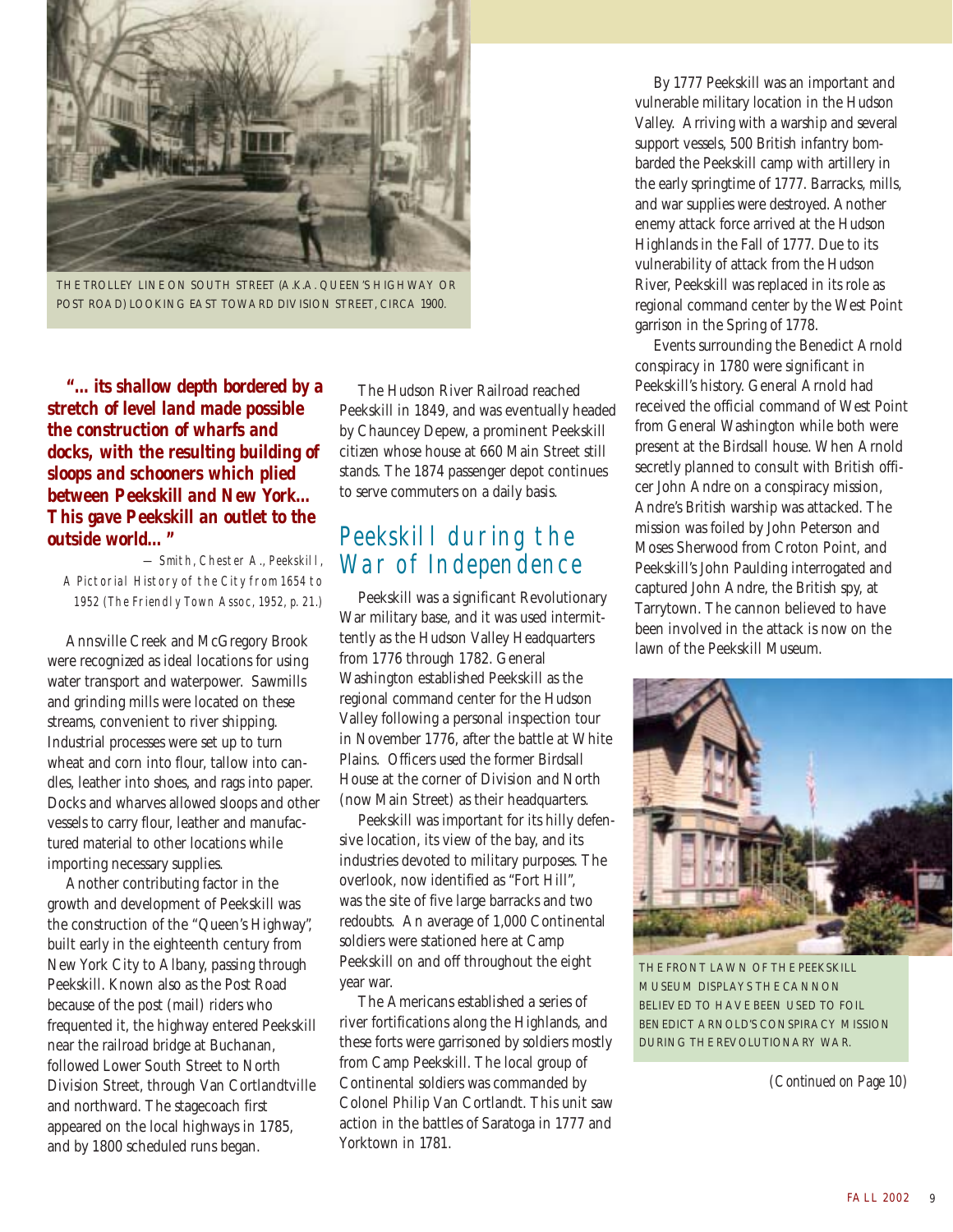#### Peekskill's History and Development



ON THE NORTH SIDE OF CENTRAL AVENUE NEAR THE WATERFRONT, CIRCA 1895.

### The River's Role in Industrialization

Peekskill's incorporation as a Village within the Town of Cortlandt in 1816 hastened the growth of its industrial, commercial and civic activities. Industrial development expanded, beginning in the early 1820s. Brick making was one of the earliest endeavors, soon joined by a variety of foundries producing stoves and farm implements that were exported across America. Starting with Steven Gregory's small iron casting foundry in 1829, plow and stove making factories began to flourish. The Annsville Wire Company became active in 1833. Typical of the foundries was the Southard-Robertson operation on Main Street that employed two hundred foundrymen and produced two hundred stoves daily. By 1895, seven Peekskill foundries were producing and selling more than 200,000 heating and cooking stoves of all sizes and models annually. The importance of the heritage of Peekskill stoves and implements is reinforced by the inclusion of both products on the seal of the City. The manufacture of pottery was carried on here as well, as was the production of pots, pans, and tea kettles. Other notable industrial endeavors in Peekskill include Fleischmann's, the company that developed the first pound of compressed yeast at its Charles Point plant in 1900. This operation became Standard Brands in 1929, and generations relied on unionized jobs until its departure in 1977.

### President Lincoln and the Underground Railroad

President-elect Abraham Lincoln made a stop at the old Peekskill Train Station on Water Street, and delivered a short speech on February 19, 1861. The stop at Peekskill was Lincoln's only living appearance in Westchester County. A memorial marker on South Street, named the Lincoln Exedra, overlooks the original railroad depot, which is slated for restoration.



THE LINCOLN EXEDRA ON SOUTH STREET OVERLOOKS THE HISTORIC LINCOLN TRAIN DEPOT, WHERE PRESIDENT-ELECT LINCOLN DELIVERED A SHORT SPEECH IN 1861.

Peekskill also served as an "Underground Railroad" station in the system that helped refugees escape from slavery. The establishment of the AME Zion Church was spearheaded by Harriet Tubman in 1852. Hawley and Harriet Green, two prominent African American property owners active in the Abolitionist cause, allowed their house

at 1112 Main Street to be used as an Underground Railroad safehouse. The prominent abolitionist preacher, Henry Ward Beecher, lived at his East Main Street mansion and was visited by his sister, Harriet Beecher Stowe, who wrote "Uncle Tom's Cabin". Moses Beach, publisher of the New York Sun newspaper, shared Beecher's views, and also settled on East Main Street in the 1860s.

### Post Civil War **Prosperity**

The Village of Peekskill in the era after the Civil War saw an economic and population expansion. The Peekskill Iron Company at Annsville was sold to Cooper Hewitt Company of New York City in 1887. That factory produced about 30 tons of pig iron daily.

Peekskill is notable for bearing the name of the first factory that later developed into the international Crayola Company. The Peekskill Chemical Works was founded by Joseph Binney in 1864 as an early maker of inks, dyes and paints. The factory was located in a former tobacco warehouse at Annsville. This company created the first "Crayola" product after 1900, when operations had relocated to Easton, PA as Binney and Smith Company.

### Education in Peekskill

Peekskill has stood as a center for education throughout much of its existence. In 1860 the local school district acted to create the Union Free School District. The community's first large public school house was erected in 1859 on Drum Hill; it was also the site of an American outpost during the Revolution.

The heritage of private education in Peekskill is particularly strong and includes a variety of institutions, including the Peekskill Military Academy (established in 1833), Mount Saint Gabriel School (an Episcopalian girls' school established in 1872), St. Joseph's Home (a co-educational Roman Catholic facility established in 1879),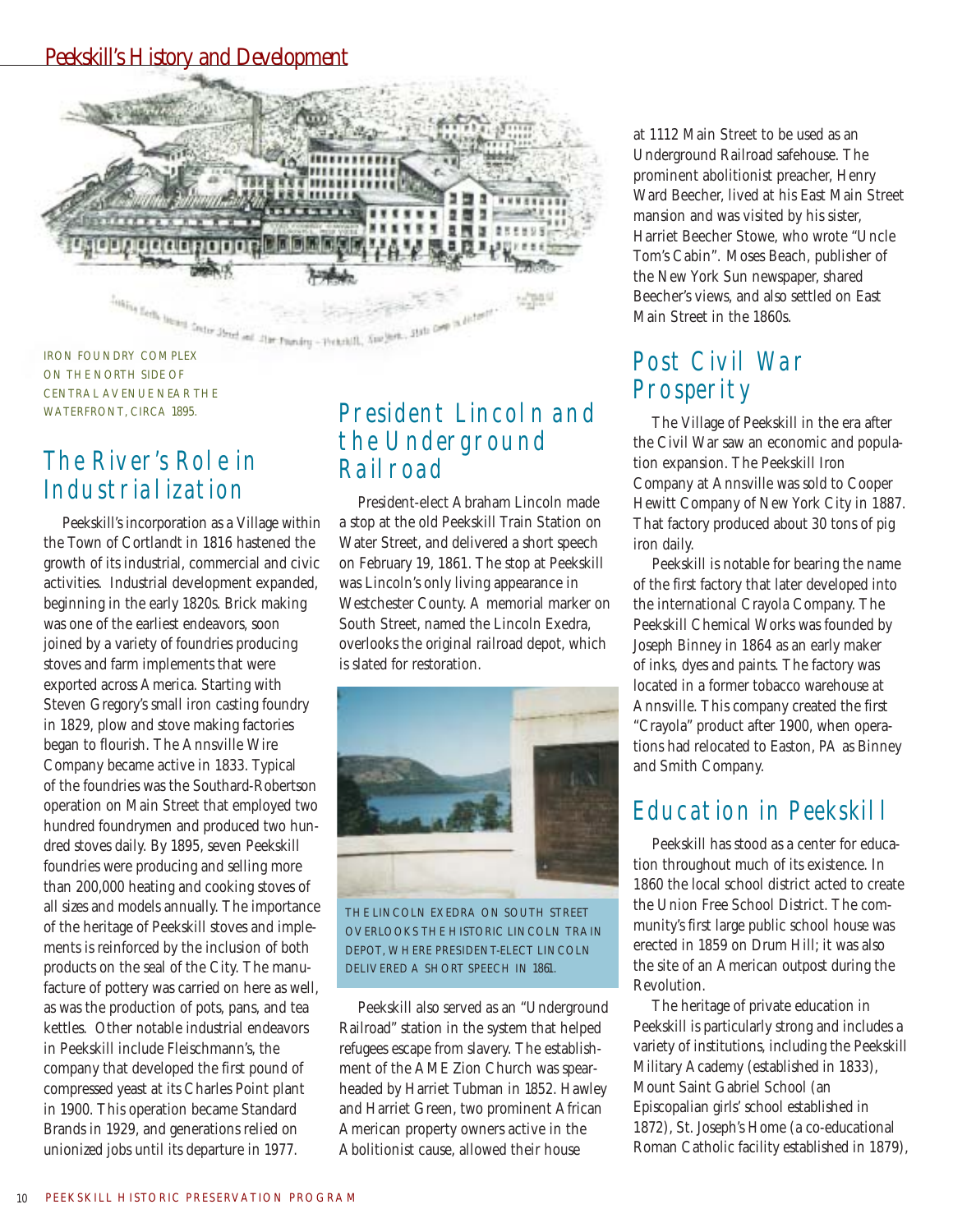

THE PEEKSKILL CHEMICAL COMPANY GREW INTO THE CRAYOLA FACTORY AT ANNSVILLE, ABOUT 1875.

the St. Germaine Home (a home and school for girls in the 1870s), the Synagogue School (religious education for Jewish youth, established in 1897) and the Villa Loretto School (a Roman Catholic junior high school).

#### Peekskill as a City

Peekskill officially became an incorporated City on July 29, 1940. Two years of difficult legal wrangling had finally settled the legal separation from the Town of Cortlandt. The City Charter was revised in 1967 to allow for a City Manager form of government along with a Mayor and six other council members.

Peekskill was the first community in New York State to have an African American mayor. Councilman Richard E. Jackson was appointed to serve the unfinished term of George Pataki. With the election of Mayor Pataki as Governor of New York in 1994, Peekskill continued to contribute outstanding individuals as leaders in American events. The City elected its first woman to the Council in 1983, and its first female mayor in 1994.

Peekskill's greatest years of expansion were between 1870 and 1930. As the community grew, the commercial character of downtown Peekskill was established, characterized by architecture in the Italianate, Queen Anne, Neo-Classical, Colonial Revival, and Art Deco styles. The rise of the automobile in the early years of the twentieth century brought considerable change, with the construction of

bridges that by-passed the downtown area. In order to address traffic-related issues in downtown in the early 1970s, the City cleared many historic buildings for the construction of large scale parking structures.

The community's preservation efforts began in 1976 with the fight to save the former Herrick House from demolition, and its adaptive reuse as the Peekskill Museum. This was followed by the rehabilitation of the Paramount Center for the Arts, one of the community's most recognized architectural gems. The May 2000 passage of the City's Historic District and Landmarks Preservation legislation and the March 2001 designation

of the downtown as a local historic district are significant steps to ensure that the distinctive and irreplaceable character of the community and its widespread architectural legacy will not be lost or irretrievably damaged.





TYPICAL PEEKSKILL RESIDENCE AT THE TURN OF THE LAST CENTURY.

In the late 1990's the downtown area was designated as an "Artist District", with the intention of attracting artists into the central business district to occupy live/work space in loft apartments and to encourage the revitalization of the downtown. The 2002 completion and occupancy of the Art Loft complex on Central Avenue & South Street is evidence of the City's commitment to an Artist's District in downtown.





THE HERRICK HOUSE ON UNION AVENUE WAS SAVED FROM DEMOLITION AND ADAPTIVELY REUSED AS THE PEEKSKILL MUSEUM IN 1976.

THE NEWLY CONSTRUCTED "ART LOFT" BUILDING ON CENTRAL AVENUE IS EVIDENCE OF THE CITY'S COMMITMENT TO AN ARTIST'S DISTRICT IN ITS DOWN-TOWN HISTORIC DISTRICT.